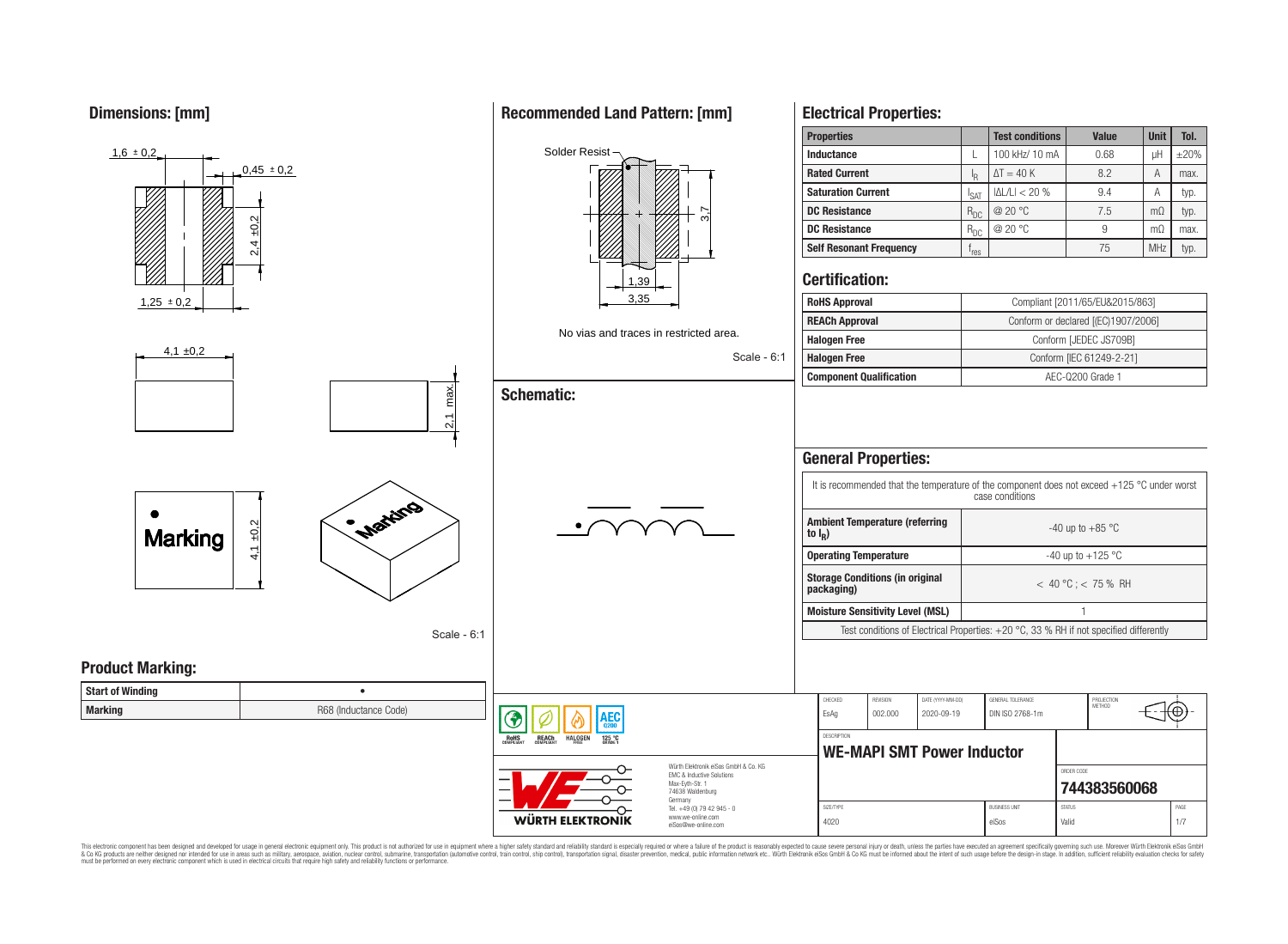

This electronic component has been designed and developed for usage in general electronic equipment only. This product is not authorized for subserved requipment where a higher selection equipment where a higher selection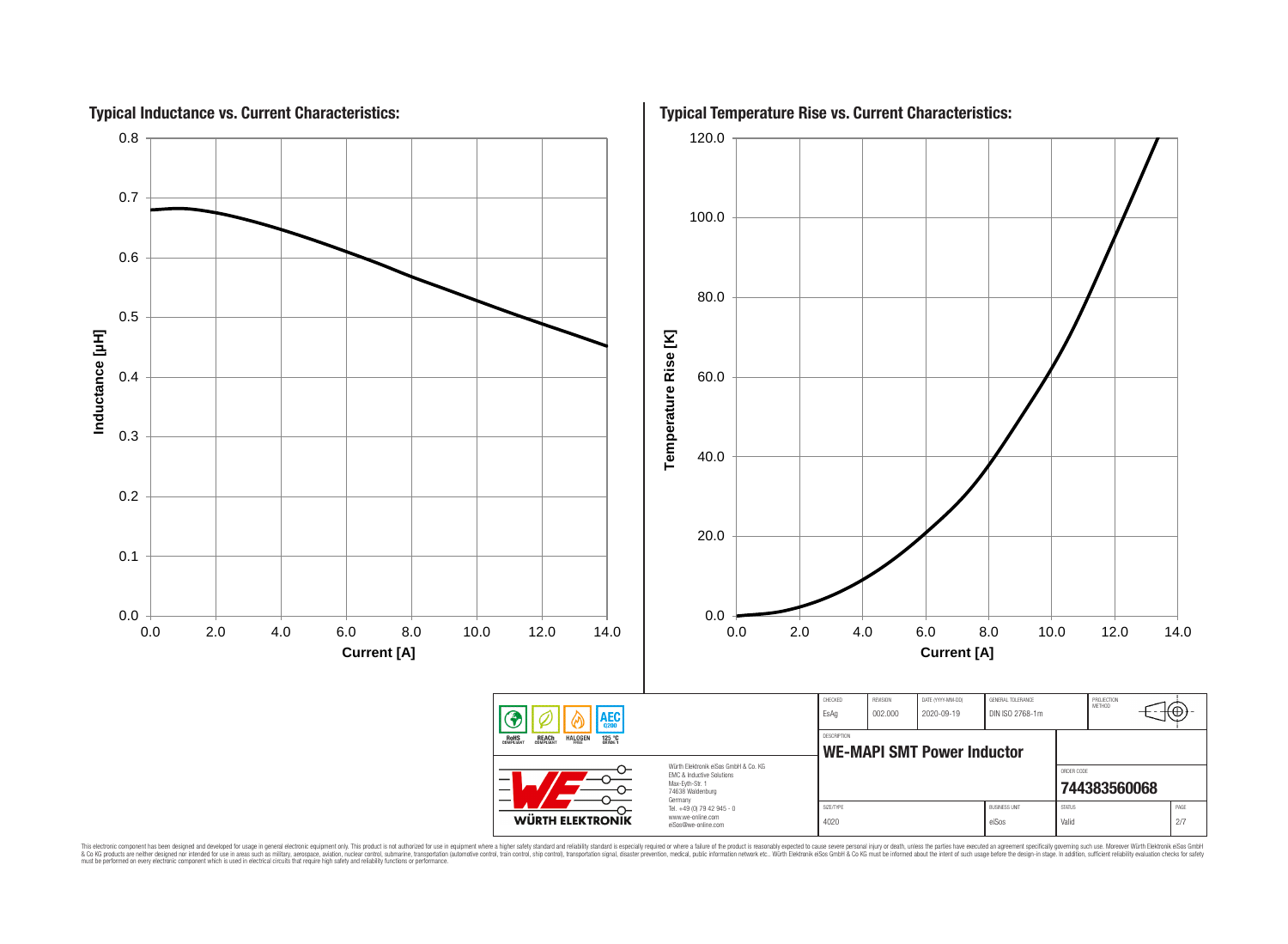# **Typical Impedance Characteristics:**



This electronic component has been designed and developed for usage in general electronic equipment only. This product is not authorized for use in equipment where a higher safely standard and reliability standard si espec & Ook product a label and the membed of the seasuch as marked and as which such a membed and the such assume that income in the seasuch and the simulation and the such assume that include to the such a membed and the such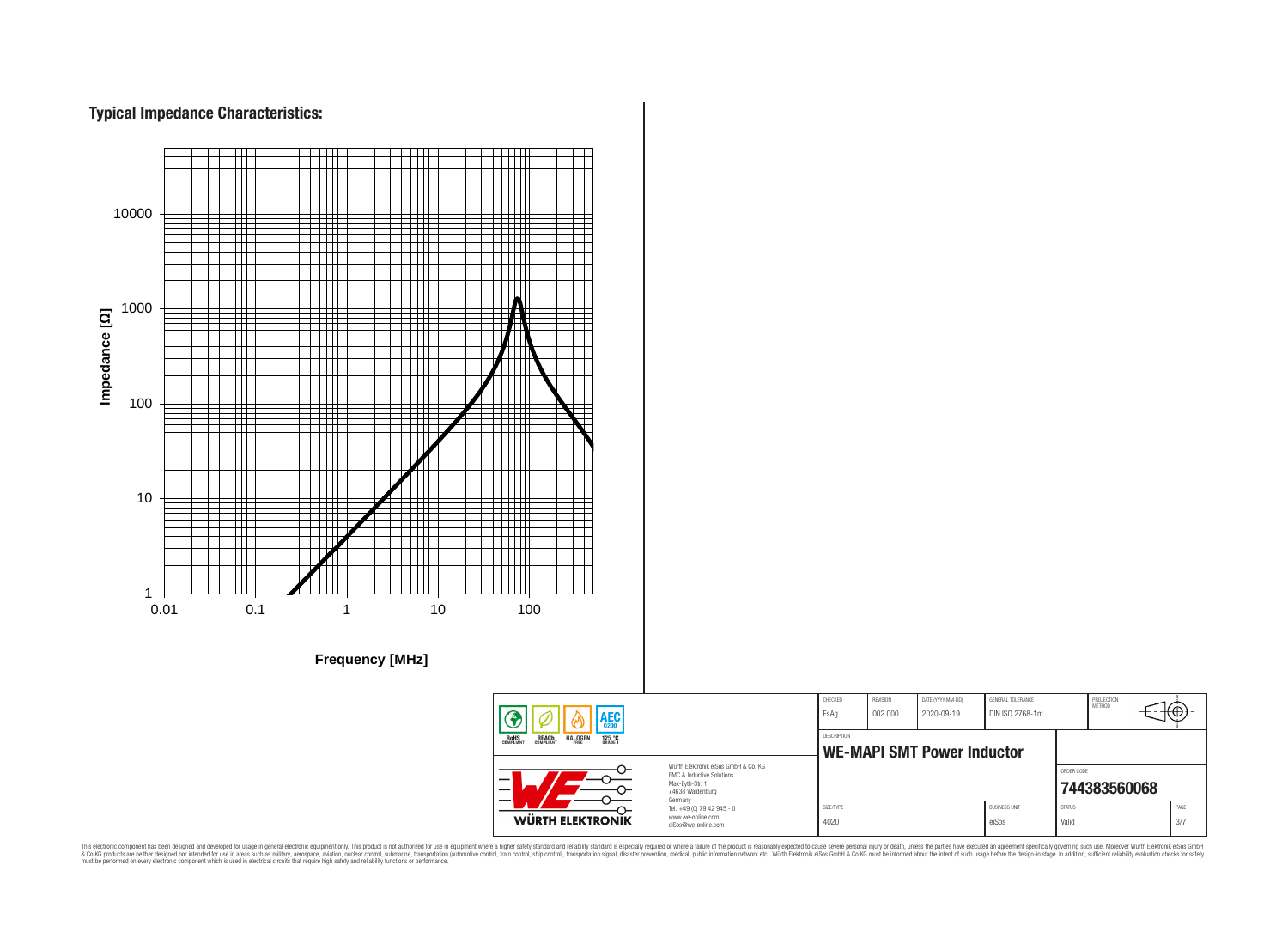## **Packaging Specification - Tape and Reel: [mm]**

## **Packaging Specification - Reel: [mm]**



This electronic component has been designed and developed for usage in general electronic equipment only. This product is not authorized for subserved requipment where a higher selection equipment where a higher selection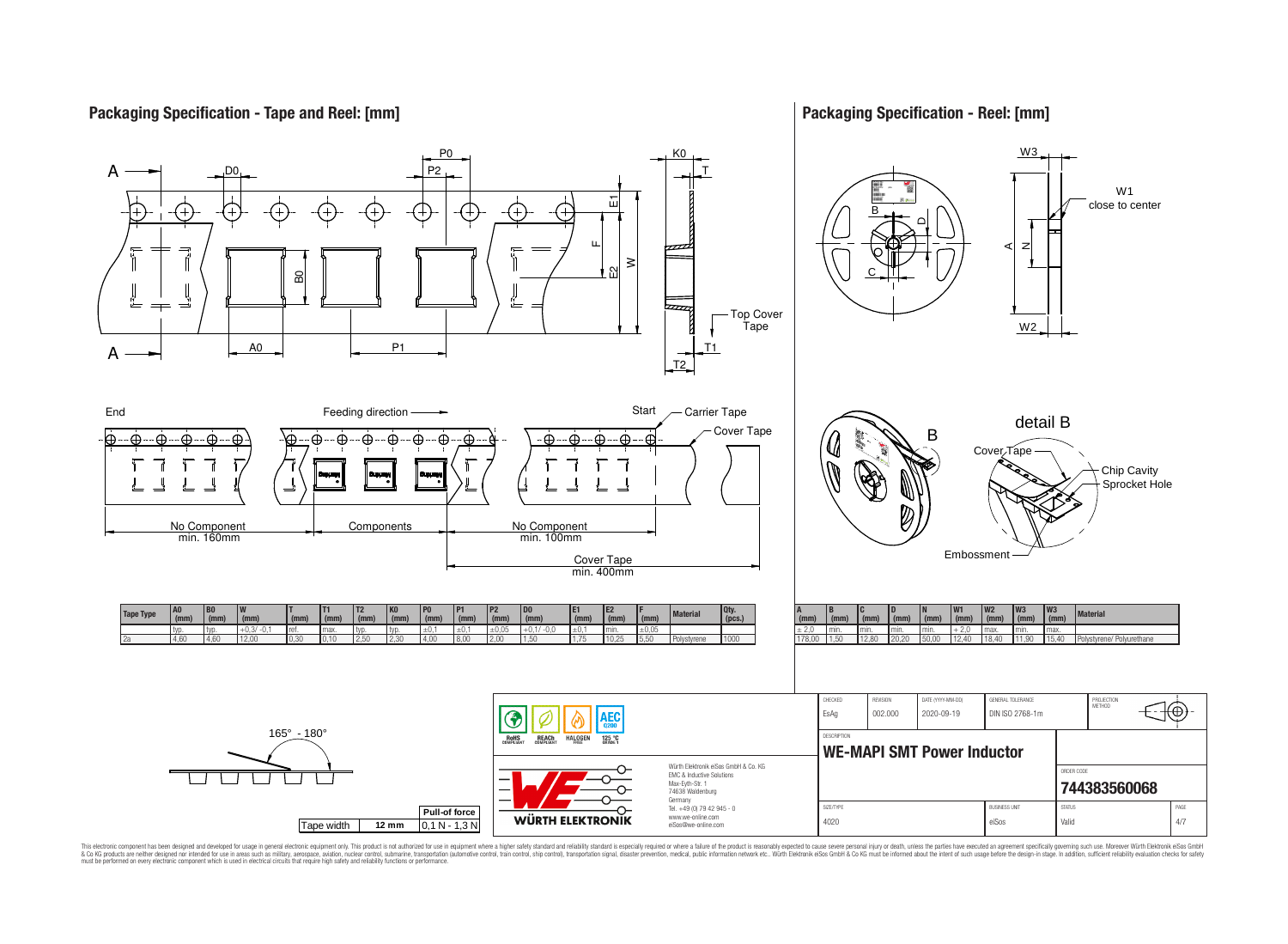# **Classification Reflow Profile for SMT components:**



# **Classification Reflow Soldering Profile:**

| <b>Profile Feature</b>                             |                    | <b>Value</b>                     |
|----------------------------------------------------|--------------------|----------------------------------|
| <b>Preheat Temperature Min</b>                     | <sup>I</sup> s min | 150 °C                           |
| <b>Preheat Temperature Max</b>                     | <sup>I</sup> s max | 200 °C                           |
| Preheat Time $t_s$ from $T_{s min}$ to $T_{s max}$ | $t_{\rm s}$        | $60 - 120$ seconds               |
| Ramp-up Rate $(T_1$ to $T_p$ )                     |                    | 3 °C/ second max.                |
| <b>Liquidous Temperature</b>                       | Ь.                 | 217 °C                           |
| Time $t_i$ maintained above $T_i$                  | կ                  | $60 - 150$ seconds               |
| Peak package body temperature                      | l n                | $T_p \leq T_c$ , see Table below |
| Time within 5°C of actual peak<br>temperature      | $t_{p}$            | $20 - 30$ seconds                |
| Ramp-down Rate $(T_p$ to $T_1$ )                   |                    | $6^{\circ}$ C/ second max.       |
| Time 25°C to peak temperature                      |                    | 8 minutes max.                   |

refer to IPC/ JEDEC J-STD-020E

Make sure that you use the correct thickness of solder paste to avoid an insufficient soldering result. We recommend 100µm solder paste as a reference.

# **Package Classification Reflow Temperature (T<sup>c</sup> ):**

| <b>Properties</b>                                                    | Volume mm <sup>3</sup><br>< 350 | Volume mm <sup>3</sup><br>350-2000 | Volume mm <sup>3</sup><br>>2000 |  |
|----------------------------------------------------------------------|---------------------------------|------------------------------------|---------------------------------|--|
| <b>PB-Free Assembly   Package Thickness  </b><br>$< 1.6$ mm          | 260 °C                          | 260 °C                             | 260 °C                          |  |
| <b>PB-Free Assembly   Package Thickness  </b><br>$1.6$ mm $- 2.5$ mm | 260 °C                          | 250 °C                             | 245 °C                          |  |
| <b>PB-Free Assembly   Package Thickness  </b><br>$\geq$ 2.5 mm       | 250 °C                          | 245 °C                             | 245 °C                          |  |

refer to IPC/ JEDEC J-STD-020E

| AEC                                                                                   |                                                                                                                     | CHECKED<br>EsAg                                         | <b>REVISION</b><br>002.000 | DATE (YYYY-MM-DD)<br>2020-09-19 | GENERAL TOLERANCE<br>DIN ISO 2768-1m |                        | PROJECTION<br>METHOD | ᠊᠊᠊ᡈ         |
|---------------------------------------------------------------------------------------|---------------------------------------------------------------------------------------------------------------------|---------------------------------------------------------|----------------------------|---------------------------------|--------------------------------------|------------------------|----------------------|--------------|
| ROHS<br>COMPLIANT<br><b>REACH</b><br>COMPLIANT<br><b>HALOGEN</b><br>125 °C<br>GRADE 1 |                                                                                                                     | <b>DESCRIPTION</b><br><b>WE-MAPI SMT Power Inductor</b> |                            |                                 |                                      |                        |                      |              |
|                                                                                       | Würth Flektronik eiSos GmbH & Co. KG<br>EMC & Inductive Solutions<br>Max-Eyth-Str. 1<br>74638 Waldenburg<br>Germany |                                                         |                            |                                 |                                      | ORDER CODE             | 744383560068         |              |
| WÜRTH ELEKTRONIK                                                                      | Tel. +49 (0) 79 42 945 - 0<br>www.we-online.com<br>eiSos@we-online.com                                              | SIZE/TYPE<br>4020                                       |                            |                                 | <b>BLISINESS LINIT</b><br>eiSos      | <b>STATUS</b><br>Valid |                      | PAGE<br>.5/7 |

This electronic component has been designed and developed for usage in general electronic equipment only. This product is not authorized for subserved requipment where a higher selection equipment where a higher selection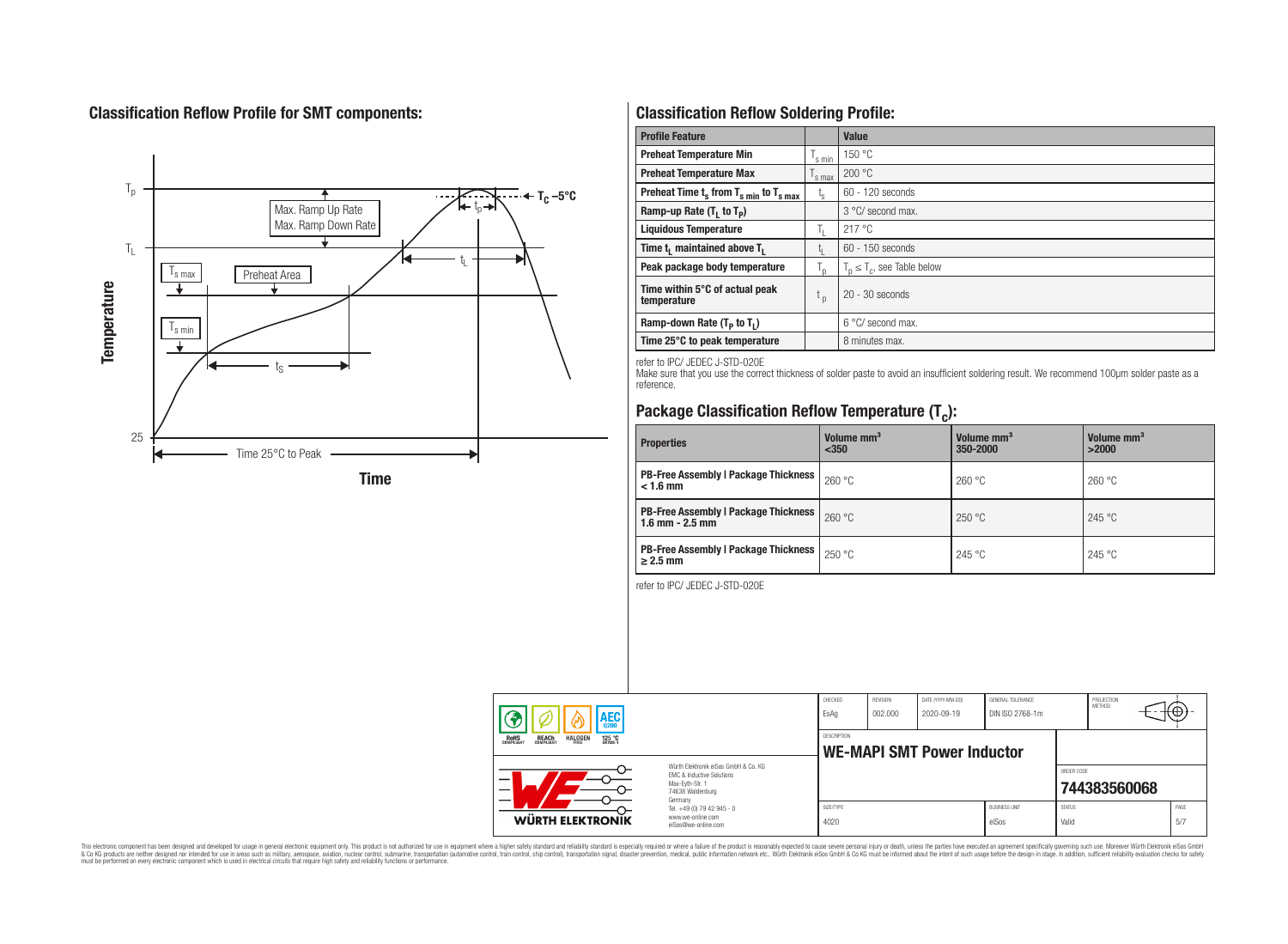# **Cautions and Warnings:**

## **The following conditions apply to all goods within the product series of WE-MAPI of Würth Elektronik eiSos GmbH & Co. KG:**

#### **General:**

- This electronic component was designed and manufactured for use in general electronic equipment.
- Würth Elektronik must be asked for written approval (following the PPAP procedure) before incorporating the components into any equipment in fields such as military, aerospace, aviation, nuclear control, submarine, transportation (automotive control, train control, ship control), transportation signal, disaster prevention, medical, public information network, etc. where higher safety and reliability are especially required and/or if there is the possibility of direct damage or human injury.
- Electronic components that will be used in safety-critical or high-reliability applications, should be pre-evaluated by the customer.
- The component is designed and manufactured to be used within the datasheet specified values. If the usage and operation conditions specified in the datasheet are not met, the wire insulation may be damaged or dissolved.
- Do not drop or impact the components, the component may be damaged.
- Würth Elektronik products are qualified according to international standards, which are listed in each product reliability report. Würth Elektronik does not guarantee any customer qualified product characteristics beyond Würth Elektroniks' specifications, for its validity and sustainability over time.
- The customer is responsible for the functionality of their own products. All technical specifications for standard products also apply to customer specific products.

#### **Product specific:**

#### **Soldering:**

- The solder profile must comply with the technical product specifications. All other profiles will void the warranty.
- All other soldering methods are at the customers' own risk.
- To improve the solderability of bottom termination components please refer to appnote ANP036 on our homepage.
- Make sure that you use the correct thickness of solder paste to avoid an insufficient soldering result. We recommend 100µm solder paste as a reference.

#### **Cleaning and Washing:**

• Washing agents used during the production to clean the customer application may damage or change the characteristics of the wire insulation, marking or plating. Washing agents may have a negative effect on the long-term functionality of the product.

#### **Potting:**

• If the product is potted in the costumer application, the potting material may shrink or expand during and after hardening. Shrinking could lead to an incomplete seal, allowing contaminants into the core. Expansion could damage the components. We recommend a manual inspection after potting to avoid these effects.

#### **Storage Conditions:**

- A storage of Würth Electronik products for longer than 12 months is not recommended. Within other effects, the terminals may suffer degradation, resulting in bad solderability. Therefore, all products shall be used within the period of 12 months based on the day of shipment.
- Do not expose the components to direct sunlight.
- The storage conditions in the original packaging are defined according to DIN EN 61760-2.
- The storage conditions stated in the original packaging apply to the storage time and not to the transportation time of the components.

#### **Handling:**

- Violation of the technical product specifications such as exceeding the nominal rated current will void the warranty.
- Applying currents with audio-frequency signals may result in audible noise due to the magnetostrictive material properties.
- The temperature rise of the component must be taken into consideration. The operating temperature is comprised of ambient temperature and temperature rise of the component.The operating temperature of the component shall not exceed the maximum temperature specified.

These cautions and warnings comply with the state of the scientific and technical knowledge and are believed to be accurate and reliable. However, no responsibility is assumed for inaccuracies or incompleteness.

| AEC                                                                                          |                                                                                                                                                                                               | CHECKED<br>EsAq                                         | <b>REVISION</b><br>002.000 | DATE (YYYY-MM-DD)<br>2020-09-19 | GENERAL TOLERANCE<br>DIN ISO 2768-1m |                        | PROJECTION<br>METHOD |             |
|----------------------------------------------------------------------------------------------|-----------------------------------------------------------------------------------------------------------------------------------------------------------------------------------------------|---------------------------------------------------------|----------------------------|---------------------------------|--------------------------------------|------------------------|----------------------|-------------|
| <b>ROHS</b><br>COMPLIANT<br><b>HALOGEN</b><br>125 °C<br>GRADE 1<br><b>REACH</b><br>COMPLIANT |                                                                                                                                                                                               | <b>DESCRIPTION</b><br><b>WE-MAPI SMT Power Inductor</b> |                            |                                 |                                      |                        |                      |             |
| WÜRTH ELEKTRONIK                                                                             | Würth Flektronik eiSos GmbH & Co. KG<br>FMC & Inductive Solutions<br>Max-Eyth-Str. 1<br>74638 Waldenburg<br>Germany<br>Tel. +49 (0) 79 42 945 - 0<br>www.we-online.com<br>eiSos@we-online.com |                                                         |                            |                                 |                                      | ORDER CODE             | 744383560068         |             |
|                                                                                              |                                                                                                                                                                                               | SIZE/TYPE<br>4020                                       |                            |                                 | <b>BUSINESS UNIT</b><br>eiSos        | <b>STATUS</b><br>Valid |                      | PAGE<br>6/7 |

This electronic component has been designed and developed for usage in general electronic equipment only. This product is not authorized for use in equipment where a higher safety standard and reliability standard si espec & Ook product a label and the membed of the seasuch as marked and as which such a membed and the such assume that income in the seasuch and the simulation and the such assume that include to the such a membed and the such